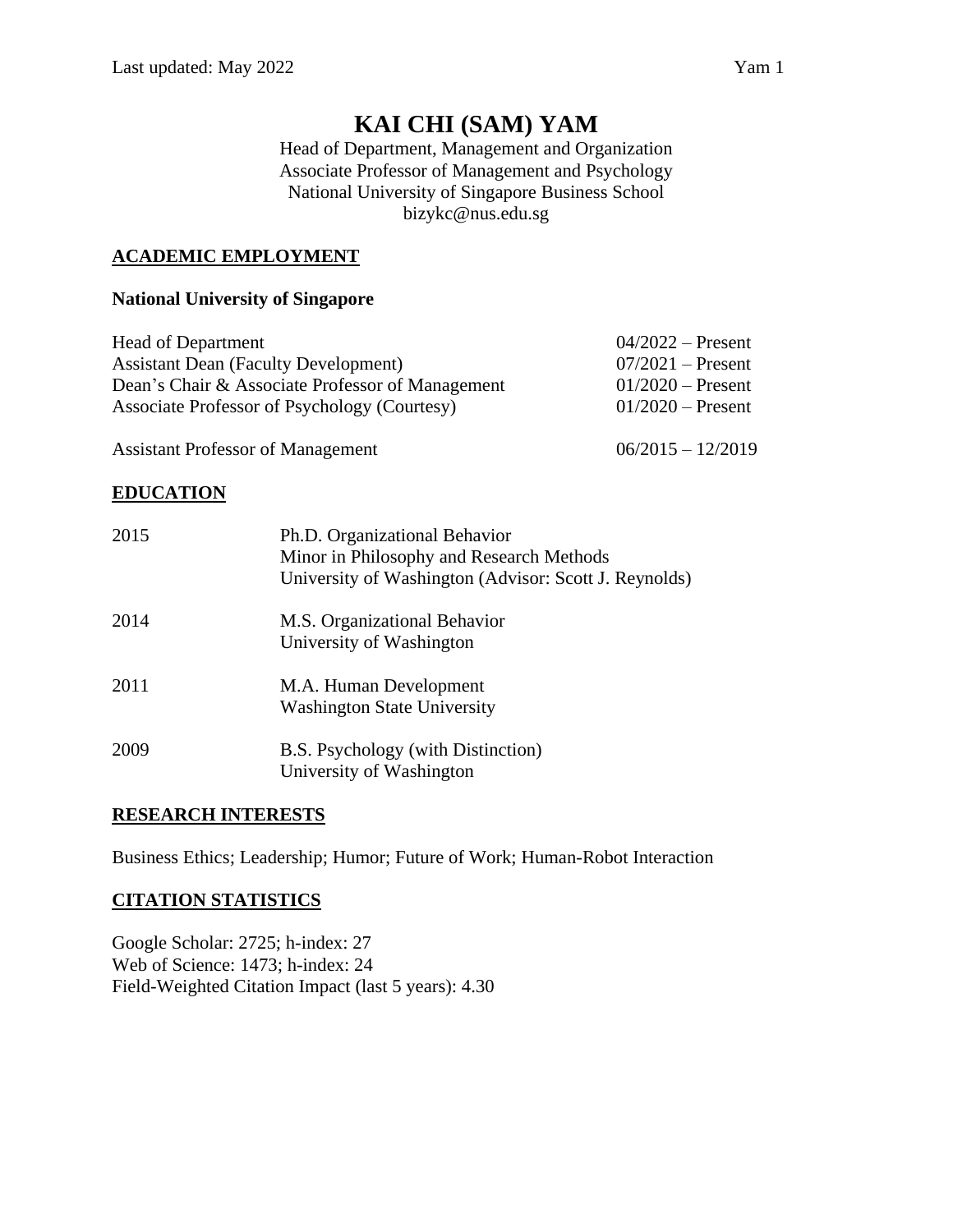# **AWARDS AND HONORS**

#### *Scholarship (Career)*

- 2022 Early Career Achievement Award
	- Academy of Management Human Resources Division
- 2022 Janet Taylor Spence Award for Transformative Early Career Contributions Association for Psychological Science
- 2022 Distinguished Early Career Contributions Award (Science) Society for Industrial and Organizational Psychology
- 2017 Rising Star, Association for Psychological Science
- 2016 Early Career Research Excellence Award, NUS Business School

# *Scholarship (Others)*

- 2021 Best Reviewer Award, *Organizational Behavior and Human Decision Processes*
- 2021 Finalist, *AMR* Best Management Practice Paper Award
- 2021 Japan Society for the Promotion of Science Invitational Fellowship
- 2019 Responsible Research in Management Award, IACMR and RRBM
- 2019 Finalist for Best Paper Award, Academy of Management MOC Division
- 2014 Best Paper Award, Academy of Management OB Division (Lead author)
- 2014 Best Student Paper Award, Academy of Management HR Division (Lead author)
- 2013 Best Paper Award, Excellence in Ethics Research Conference (Lead author)
- 2014 Dean's Achievement Award, Foster School of Business
- 2012 Emerging Scholar Award, Society for Business Ethics (Lead author)

# *Teaching*

- 2021 Annual Teaching Excellence Award, NUS Business School
- 2019 Annual Teaching Excellence Award, NUS Business School
- 2016 "Top 40 under 40" Business Professor, Poets & Quants

# **KEY REFEREED PUBLICATIONS**

(*Italicized names were PhD or post-doctoral advisees when the research project was started*)

- 54. **Yam, K. C.,** *Goh, E.,* Fehr, R., *Lee, R.,* Soh, H., & Gray, K. (in press). When anthropomorphism backfires: Why negative feedback from human-like robot supervisors trigger greater retaliation. *Journal of Experimental Social Psychology*
- 53. **Yam, K. C.,** *Tang, P. M*., & *Lam, C*. (in press). Working with animals: Implications for employees' compassion, awe, prosocial behavior, and task performance. *Personnel Psychology*
- 52. *Tang, P. M.,* **Yam, K. C.,** Koopman, J., & Ilies, R. (2022). Admired and disgusted? Third parties' paradoxical emotional reactions and behavioral consequences towards others' unethical pro-organizational behavior. *Personnel Psychology, 75,* 33-67.
- 51. **Yam, K. C.,** *Bigman, Y., Tang, P. M.,* Ilies, R., De Cremer, D., Soh, H. & Gray, K. (2021).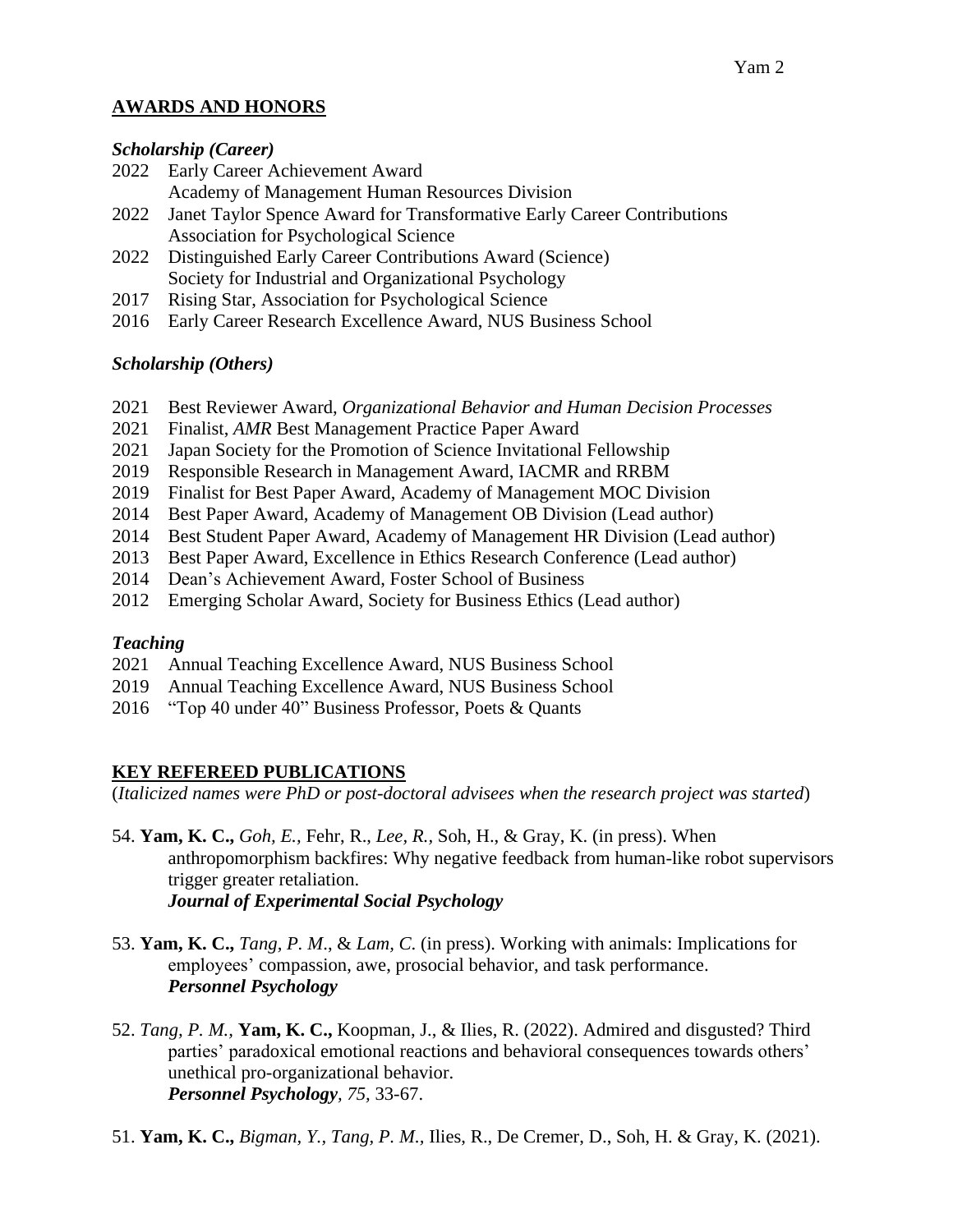Robots at work: People prefer—and forgive—service robots with perceived feelings. *Journal of Applied Psychology, 10,* 1557-1572.

- 50. **Yam, K. C.,** Reynolds, S. J., Wiltermuth, S., & Zhang, Y.(2021). The benefits and perils of job candidates' signaling their morality in selection decisions. *Personnel Psychology, 74,* 477-503.
- 49. Qin, X., **Yam, K. C.,** *Chen, C.,* Li, W., & Dong, X. (2021). Talking about the COVID-19 crisis is positively associated with team cultural tightness: Implications for team deviance and creativity. *Journal of Applied Psychology, 106,* 530-541.
- 48. **Yam, K. C.,** *Jackson, J. C.,* Barnes, C., *Lau, J.,* Qin, X., & *Lee, H. Y.* (2020). The rise of COVID-19 cases is associated with support for political leaders. *Proceedings of the National Academy of Sciences (PNAS), 117,* 25429-25433.
	- *The first two authors contributed equally*
- 47. **Yam, K. C.,** *Jackson, J. C., Lau, J.,* Qin, X., Barnes, C., & Chong, J. K. (2020). Association of high profile football matches in Europe with traffic accidents in Asia: Archival study. *British Medical Journal (Impact factor<sup>2019</sup> = 30.2)*
	- *The first two authors contributed equally*
- 46. *Tang, P. M.,* **Yam, K. C.,** & Koopman, J. (2020). Feeling proud but guilty? Unpacking the paradoxical nature of unethical pro-organizational behavior. *Organizational Behavior and Human Decision Processes, 20,* 68-86.
- 45. Qin, X., *Chen, C.,* **Yam, K. C.,** & Huang, M. (2020). The double-edged sword of leader humility: Investigating when and why leader humility promotes versus inhibits subordinate deviance. *Journal of Applied Psychology, 105*, 693-712.
- 44. Landy, J. F. et al. (2020). Crowdsourcing hypothesis tests: Making transparent how design choices shape research results. *Psychological Bulletin, 146,* 451–479.
	- *A 49-author collaboration on the special issue on replication and reproducibility*
- 43. **Yam, K. C.,** Barnes, C., Leavitt, K., Wei, W., *Lau, J.,* & Uhlmann, E. (2019). Why so serious? A laboratory and field investigation of the link between morality and humor. *Journal of Personality and Social Psychology, 117,* 758-772.
- 42. Ng, T., & **Yam, K. C.** (2019). When and why does employee creativity fuel deviance? Exploring key psychological mechanisms. *Journal of Applied Psychology, 104*, 1144-1163.
- 41. Owens, B., **Yam, K. C.,** Bender, J., *Mao, M.,* & Hart, D. (2019). The impact of leader moral humility on follower moral efficacy and behavior. *Journal of Applied Psychology, 104,* 146-163.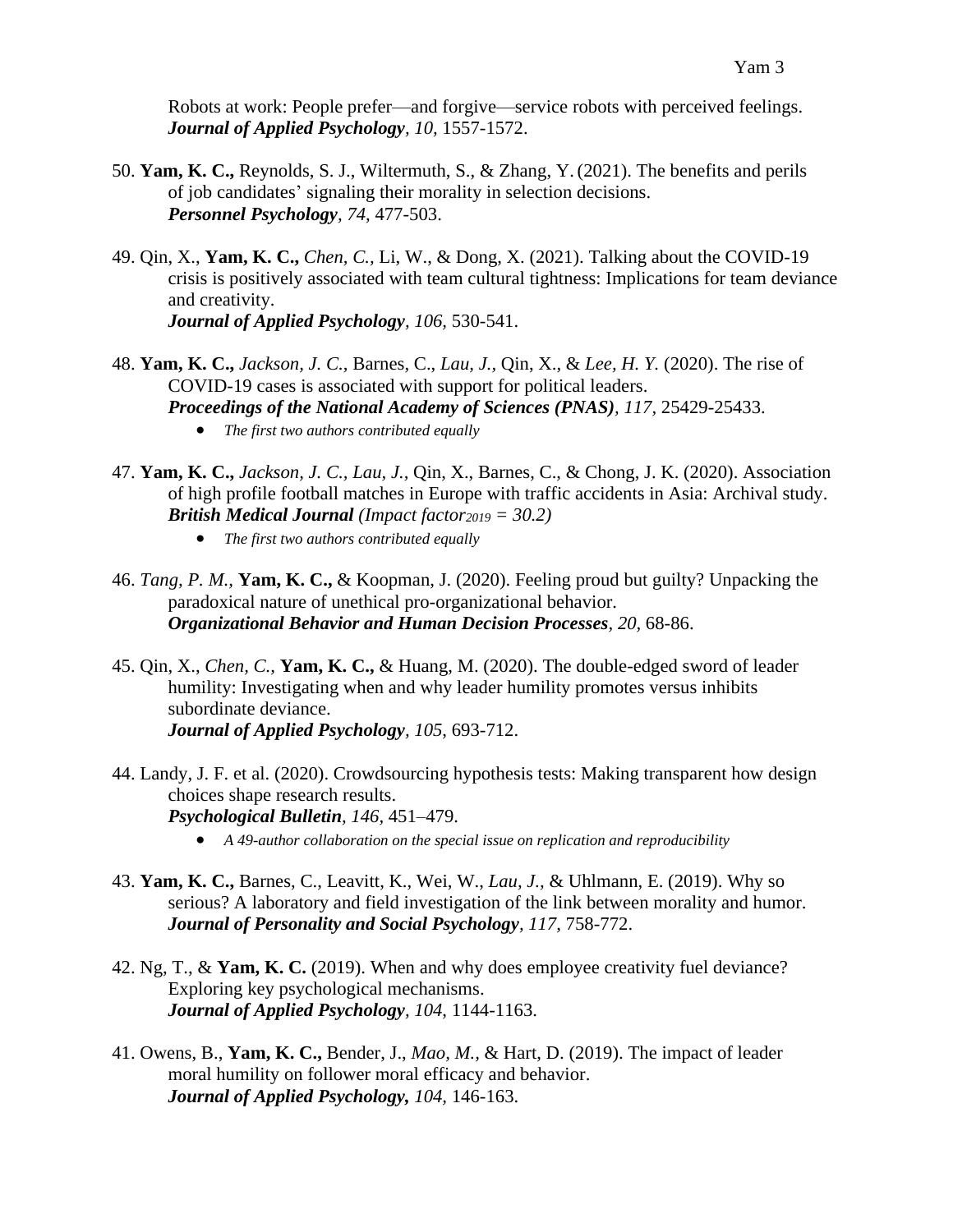- 40. Ng, T., **Yam, K. C.,** & Aguinis, H. (2019). Employee perceptions of corporate social responsibility: Effects on pride, embeddedness, and turnover. *Personnel Psychology*, *72,* 107-137.
	- *Recipient of IACMR/RRBM Responsible Research in Management Award*
- 39. Fehr, R., Welsh, D., **Yam, K. C.,** Baer, M., Wei, W., & *Vaulont, M.* (2019). The role of moral decoupling in the causes and consequences of unethical pro-organizational behavior.

*Organizational Behavior and Human Decision Processes*, *153*, 27-40.

- 38. Rego, A., **Yam, K. C.,** Owens, B. P., Story, J., Cunha, M. P., Bluhm, D., & Lopes, M. (2019). Conveyed leader psychological capital predicting leader effectiveness through positive energizing. *Journal of Management, 45,* 1689-1712.
- 37. Rego, A., Owens, B. P., **Yam, K. C.,** Bluhm, D., Cunha, M. P., Silard, T., Gonclaves, L., Martins, M., Simpson, A. V., & Liu, W. (2019). Leader humility and team performance: Exploring the mechanisms of team psychological capital and task allocation effectiveness.

*Journal of Management, 45,* 1009-1033. • *The first three authors contributed equally*

- 36. **Yam, K. C.,** Christian, M., Wei, W., *Liao, Z.,* & *Nai, J.* (2018). The mixed blessing of leader sense of humor: Examining costs and benefits. *Academy of Management Journal, 61,* 348-369.
	- *The last three authors contributed equally*
- 35. *Liao, Z.,* **Yam, K. C.,** Johnson, R., Wu, L., & Song, Z. (2018). Cleansing my abuse: A reparative response model of perpetrating abusive supervisor behavior. *Journal of Applied Psychology, 103,* 1039-1056
- 34. Klotz, A., He, W., **Yam, K. C.,** Bolino, M., Wei, W., & Houston, L. (2018). Good actors but bad apples: Deviant consequences of daily impression management at work. *Journal of Applied Psychology, 103,* 1145-1154.
- 33. **Yam, K. C.,** Klotz, A., He, W., & Reynolds, S. J. (2017). From good soldiers to psychologically entitled: Examining when and why citizenship behavior leads to deviance. *Academy of Management Journal, 60*, 373-396.
- 32. Lian, H., **Yam, K. C.,** Ferris, L., & Brown, D. (2017). Self-control at work. *Academy of Management Annals, 11,* 703-732.
	- *The first two authors contributed equally*
- 31. Fehr, R., **Yam, K. C.,** He, W., Chiang, J., & Wei, W. (2017). Polluted work: A self-control perspective on air pollution, organizational citizenship, and counterproductive work behavior.

*Organizational Behavior and Human Decision Processes, 14*3, 98-110.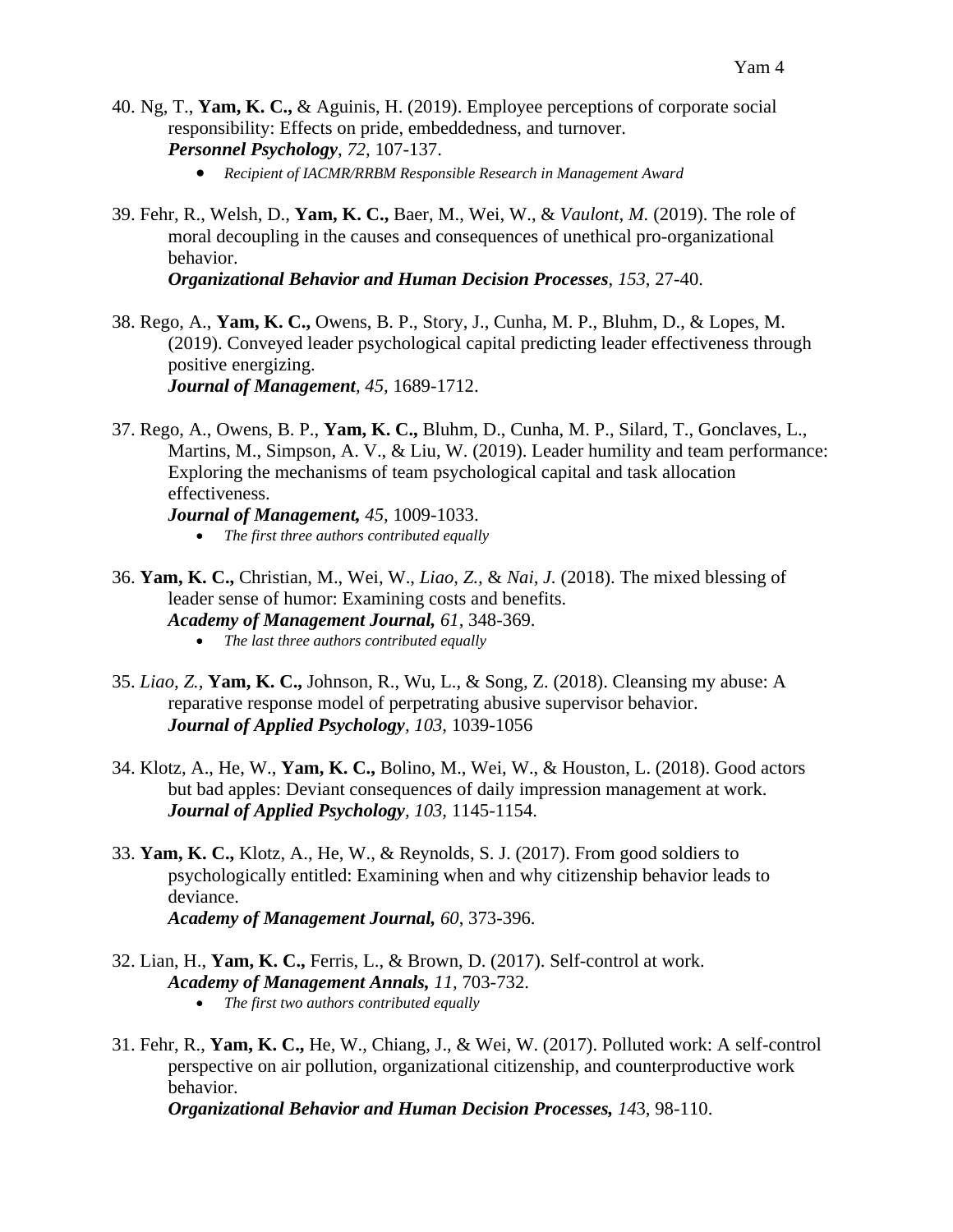- 30. Djurdjevic, E., Stoverink, A., Klotz, A., de Motta Veiga, S., Koopman, J., **Yam, K. C.,** & Chiang, J. (2017). Workplace status: The development and validation of a scale. *Journal of Applied Psychology, 102*, 1124-1147.
- 29. **Yam, K. C.,** Fehr, R., Keng-Highberger, F., Klotz, A., & Reynolds, S. J. (2016). Out of control: A self-control perspective on the link between surface acting and abusive supervision. *Journal of Applied Psychology, 101,* 292-301.
- 28. Fehr, R., **Yam, K. C.,** & Dang, C. T. (2015). Moralized leadership: The construction and consequences of ethical leader perceptions. *Academy of Management Review, 2,* 182-209.
	- *Finalist, AMR Best Management Practice Paper Award*
- 27. **Yam, K. C.,** Reynolds, S. J., & Hirsh, J. B. (2014). The hungry thief: Physiological deprivation and its effect on unethical conduct. *Organizational Behavior and Human Decision Processes, 125,* 123-133.
- 26. **Yam, K. C.,** Chen, X. P., & Reynolds, S. J. (2014). Ego depletion and its paradoxical effect on ethical decision making. *Organizational Behavior and Human Decision Processes, 124,* 204-214.
- 25. **Yam, K. C.,** Fehr, R., & Barnes, C. (2014). Morning employees are perceived as better employees: Employees' start times influence supervisor performance ratings. *Journal of Applied Psychology, 99,* 1288-1299.
- 24. Reynolds, S. J., Dang, C., **Yam, K. C.,** & Leavitt, K. (2014). The role of moral knowledge in everyday immorality: What does it matter if I know what is right? *Organizational Behavior and Human Decision Processes, 123,* 124-137.

# **ADDITIONAL REFEREED PUBLICATIONS**

(*Italicized names were PhD or post-doctoral advisees when the research project was started*)

- 23. *Feng, Z.,* Keng-Highberger, F., **Yam, K. C.,** Chen, X. P., & Li, H. (in press). Wolves in sheep's clothing: How and when Machiavellian leaders demonstrate strategic abuse. *Journal of Business Ethics*
- 22. Carnevale, J., Huang, L., **Yam, K. C.,** & Wang, L., (2022). Laughing with me or laughing at me? An approach-avoidance model of leader humor expressions and follower outcomes.

# *Journal of Organizational Behavior*

- *The four authors contributed equally*
- 21. Watkins, T., *Lee, S.,* **Yam, K. C.,** Zhang, Y., & Long, L. (2022). Helping After Dark: Ambivalent outcomes of helping followers after the workday. *Journal of Organizational Behavior*
- 20. **Yam, K. C.,** Reynolds S. J., Zhang, P., & *Su, R.* (2022). The unintended consequences of empowering leadership: Increased deviance for some followers.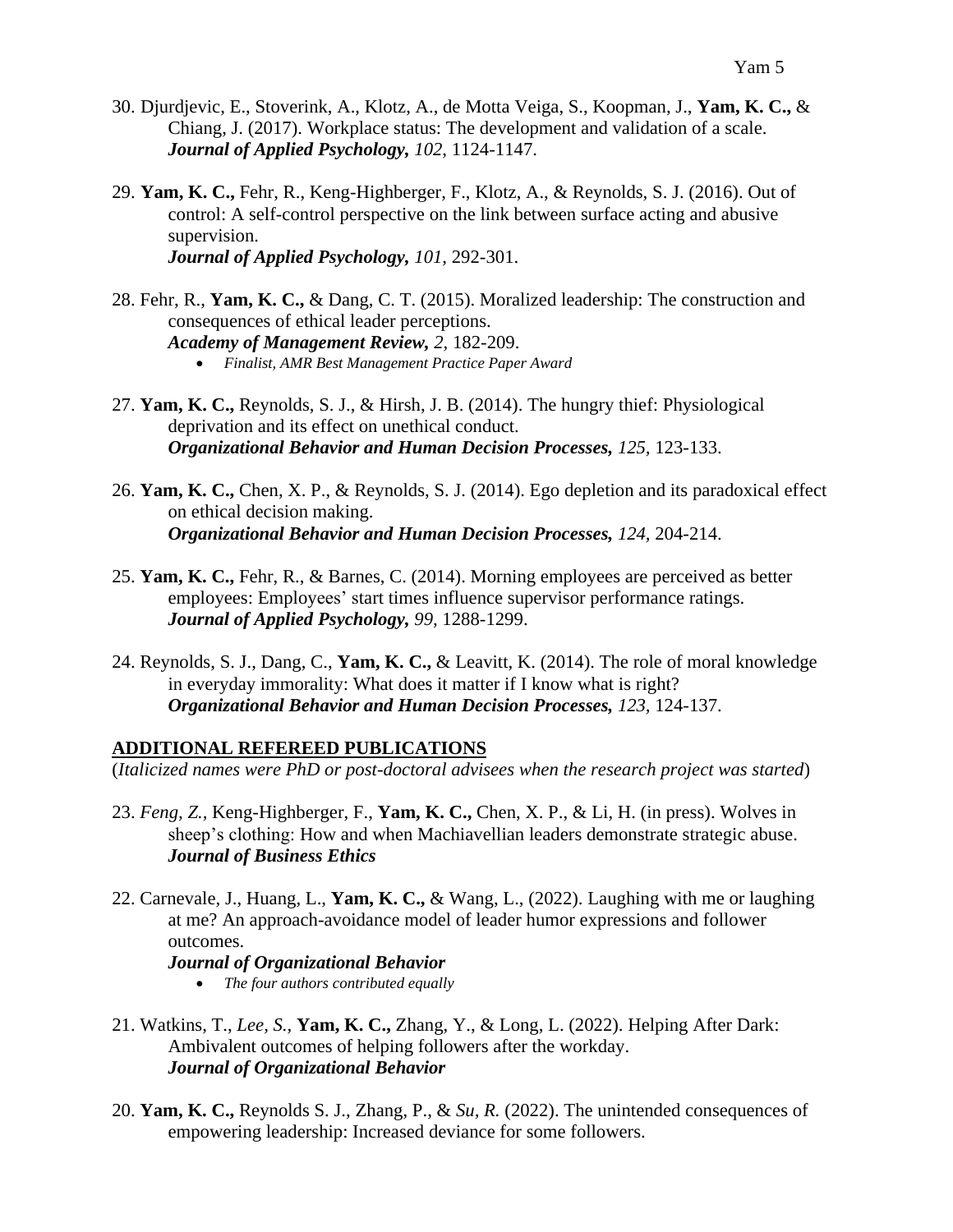#### *Journal of Business Ethics*

- 19. Qin, X., **Yam, K. C.,** Ma, G., Chen, C., Zhu, H., & Wang, H. (2022). The unintended psychological and behavioral drawbacks of big push strategies: Increased psychological entitlement, selfish behavior, and decreased prosocial behavior. *Journal of Behavioral and Experimental Economics, 97,* 101842.
- 18. *Ong, W. J.,* **Yam, K. C.,** & Barnes, C. (2022). Moral evaluations of humor apply beyond just those telling the joke. *Social Cognition, 40,* 107-126.
- 17. Qin, X., *Chen, C.,* **Yam, K. C.,** et al. (2022). Adults still can't resist: A social robot can induce normative conformity. *Computers in Human Behavior, 127.*
- 16. **Yam, K. C.,** *Bigman, Y.,* & Gray, K. (2021). Reducing the uncanny valley by dehumanizing humanoid robots. *Computers in Human Behavior, 125.*
- 15. *Bigman, Y.,* **Yam, K. C.,** *Marciano, D.,* Reynolds, S. J., & Gray, K. (2021). Threat of racial and economic inequality increases preference for algorithm decision-making. *Computers in Human Behavior, 122.*
- 14. *Chen, C.*, Qin, X., **Yam, K. C.,** & Wang, H. (2021). Empathy or schadenfreude? Exploring observers' differential responses to abusive supervision. *Journal of Business and Psychology, 36,* 1077–1094.
- 13. *Tan, N.,* **Yam, K. C.,** Zhang, P., & Brown, D. (2021). Are you gossiping about me? The costs and benefits of high workplace gossip prevalence. *Journal of Business and Psychology, 36,* 417-434.
- 12. Ilies, R., *Yang, G.,* Lim, S., **Yam, K. C.,** & *Li, X.* (2020). Happy but uncivil? Examining when and why positive affect leads to incivility. *Journal of Business Ethics, 165,* 595-614.
- 11. **Yam, K. C.,** Fehr, R., Burch, T., Zhang, Y., & Gray, K. (2019). Would I really make a difference? Moral typecasting theory and its implications for helping ethical leaders. *Journal of Business Ethics, 160,* 675-692.
- 10. Li, J., Barnes, C., **Yam, K. C.,** Guarana, C., & Wang, L. (2019). Don't like it when you need it the most: Examining the effect of manager ego depletion on managerial voice endorsement. *Journal of Organizational Behavior, 40,* 869-882.
- 9. Zhang, Y., **Yam, K. C.,** Kouchaki, M., & Zhang, J. (2019). Cut you some slack? An investigation of the perceptions of a depleted employee's unethicality. *Journal of Business Ethics, 157,* 673–683*.*
- 8. *Zhu, J., Liao, Z.,* **Yam, K. C.,** & Johnson, R. (2018). Shared leadership: A state-of-the-art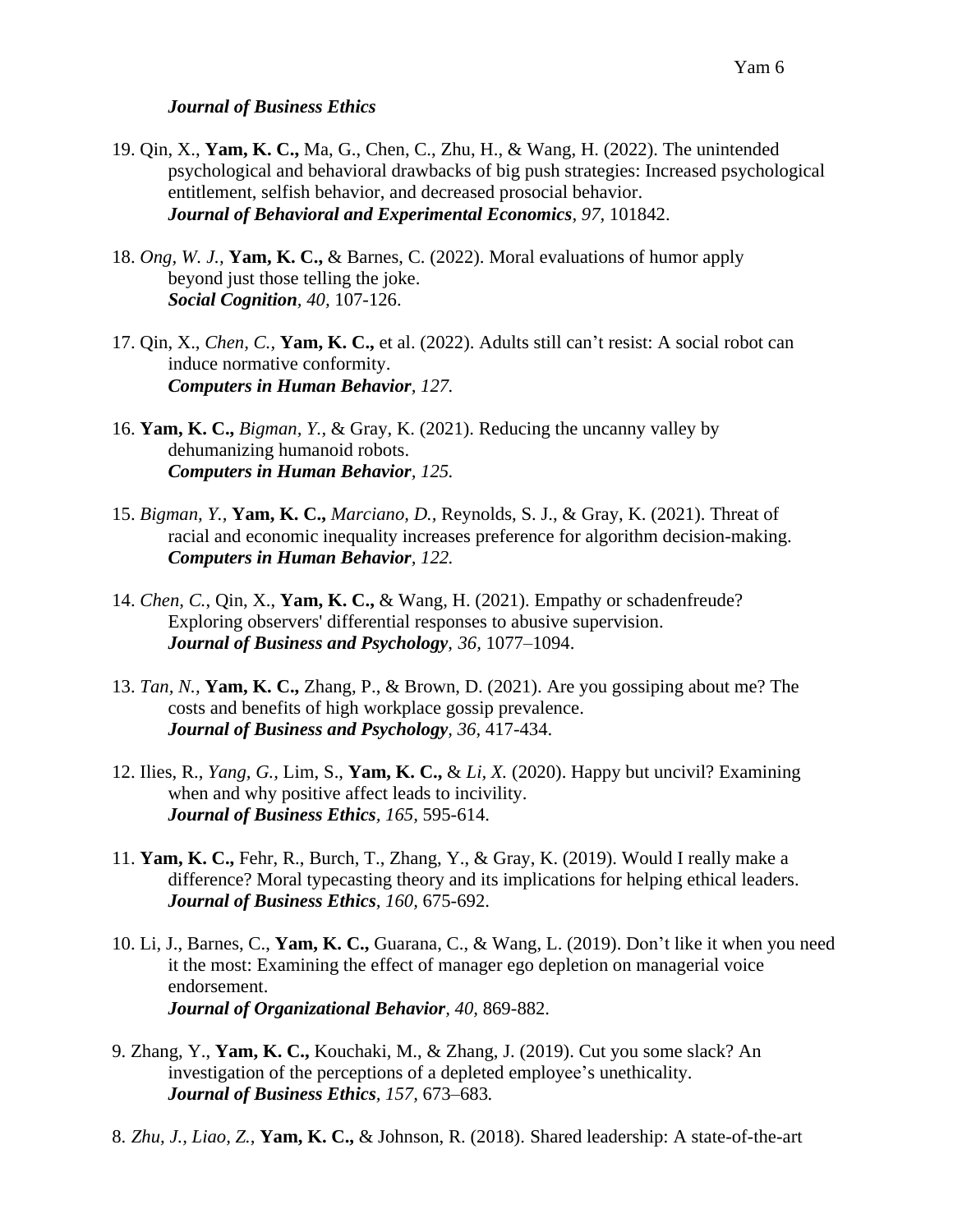review and future research agenda. *Journal of Organizational Behavior, 39,* 834-852. • *The first two authors contributed equally*

- 7. **Yam, K. C.** (2018). The effects of thought suppression on ethical decision making: Mental rebound vs. ego depletion. *Journal of Business Ethics, 147*, 65-79.
- 6. He, W., Fehr, R., & **Yam, K. C.**, Long, L. R., & Hao, P. (2017). Interactional justice, leadermember exchange, and employee performance: Examining the moderating role of justice differentiation. *Journal of Organizational Behavior, 38,* 537-557.
- 5. **Yam, K. C.,** & Reynolds, S. J. (2016). The effects of victim anonymity on unethical behavior. *Journal of Business Ethics, 136*, 13-22.
- 4. Li, S., He, W., **Yam, K. C.,** & Li, S. (2015). When and why empowering leadership increases follower taking charge: A multilevel examination in China. *Asia Pacific Journal of Management, 32*, 645-670.
- 3. Gaspar, J., Seabright, M., Reynolds, S. J., & **Yam, K. C.** (2015). Counterfactual and factual reflection: The influence of past misdeeds on future immoral behavior. *Journal of Social Psychology, 155,* 370-380.
- 2. **Yam, K. C.** (2013). Experimental manipulation to reduce the negative effects of money. *Journal of Applied Social Psychology, 43,* 104-109.
- 1. **Yam, K. C.,** Bumpus, M. F., & Hill, L. G. (2012). Motivating effort: A theoretical synthesis of the self-sufficiency and two market theories. *British Journal of Social Psychology, 51*, 709-716.

# **MANUSCRIPTS UNDER REVISION/REVIEW**

Available upon request to protect blind review process. Currently I have 8 manuscripts under invited submission from *JAP, OBHDP, JOM*, *PSPB*, etc.

# **COMMENTARIES AND BOOK CHAPTERS**

- Qin, X., **Yam, K. C.,** *Chen, C.,* Li, W. (2021). Revisiting social robots and their impacts on conformity: Practical and ethical considerations. *Science Robotics (e-Letter)*
- **Yam, K. C.,** Gloor, J. L. & *Liu, L.* (2021). *Humor and its effects for leaders in the East and West*. In D. De Cremer (Ed.), On the emergence and understanding of Asian global leadership (pp. 101-108). Boston: De Gruyter.
	- *The three authors contributed equally*
- *Yan, L., Lam, C.,* & **Yam, K. C.** (2021). *Knock, knock. Who's there? An (evidencebased) chapter full of the pros and cons of leader humor*. In K. Vaidya (Ed.), Leading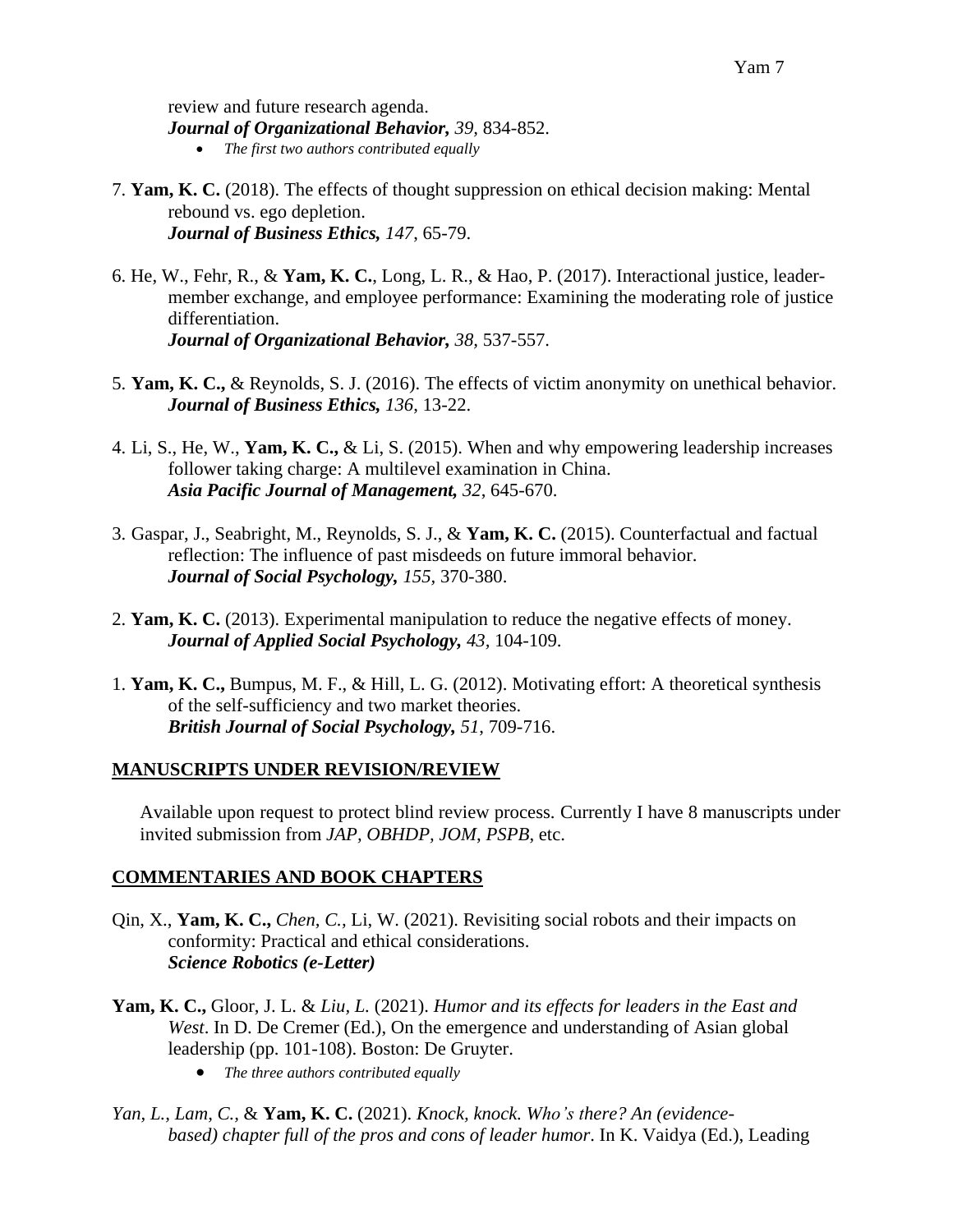with a sense of humor.

### **SELECTED PRACTITIONER ARTICLES**

#### *Harvard Business Review*

- Liao, Z., Yam, K. C., Johnson, R., Liu, W., & Song, Z. L. (April 4<sup>th</sup>, 2018). When your boss has an angry outburst, what do they do next? *Harvard Business Review.* https://hbr.org/2018/04/when-your-boss-has-an-angry-outburst-what-do-they-do-next
- Yam, K. C., Lian, H., Ferris, L., & Brown, D. (June 5<sup>th</sup>, 2017). Leadership takes self-control: Here's what we know about it. *Harvard Business Review.* https://hbr.org/2017/06/leadership-takes-self-control-heres-what-we-know-about-it
- Yam, K. C. (March 17<sup>th</sup>, 2017). When joking with your employees lead to bad behavior. *Harvard Business Review.* https://hbr.org/2017/03/when-joking-with-your-employees-leads-to-badbehavior?utm\_campaign=hbr&utm\_source=facebook&utm\_medium=social
- Yam, K. C., Klotz, A., He, W., & Reynolds, S. (Sept 16<sup>th</sup>, 2016). Pushing employees to go the extra mile can be counterproductive. *Harvard Business Review.* https://hbr.org/2016/09/pushing-employees-to-go-the-extra-mile-can-becounterproductive
- Barnes, C. M., Yam, K. C., & Fehr, R. (May 13<sup>th</sup>, 2014). With flextime, boxes prefer early birds to night owls. *Harvard Business Review.* https://hbr.org/2014/05/with-flextime-bosses-prefer-early-birds-to-night-owls

#### *Other Outlets*

- Yan, L. & Yam, K. C. (Oct 19<sup>th</sup>, 2021). Being a middle manager has been exhausting and miserable. *Channel News Asia.* https://www.channelnewsasia.com/commentary/managers-most-stressed-tips-how-leadmanage-team-work-home-2251081
- Yam, K. C. (Dec 17<sup>th</sup>, 2020). Does football viewership lead to unexpected traffic accidents in Asia? *British Medical Journal Opinion.* https://blogs.bmj.com/bmj/2020/12/17/does-football-viewership-lead-to-unexpectedtraffic-accidents-in-asia/
- Yam, K. C. (August 15<sup>th</sup>, 2020). Coronavirus: Will flexible work practice be the new normal? *Yahoo! Finance.*  https://sg.news.yahoo.com/coronavirus-will-flexible-work-practice-be-the-new-normal-

045949007.html

Yam, K. C. (June 25<sup>th</sup>, 2020). Leveraging technology: The rise of robots in the post-pandemic world. *Yahoo! Finance.* https://sg.finance.yahoo.com/news/leveraging-technology-the-rise-of-robots-in-the-

postpandemic-world-104938620.html

- Yam, K. C. (March 23<sup>rd</sup>, 2020). It does not always pay to be a humble leader. *TODAY*. https://www.todayonline.com/commentary/does-not-pay-be-humble-leader-work-officeboss-career
- Yam, K. C. (Dec 6<sup>th</sup>, 2019). Why being yelled at by your boss could reap payback. *The Straits Times.* https://www.straitstimes.com/opinion/why-being-yelled-at-by-your-boss-could-reappayback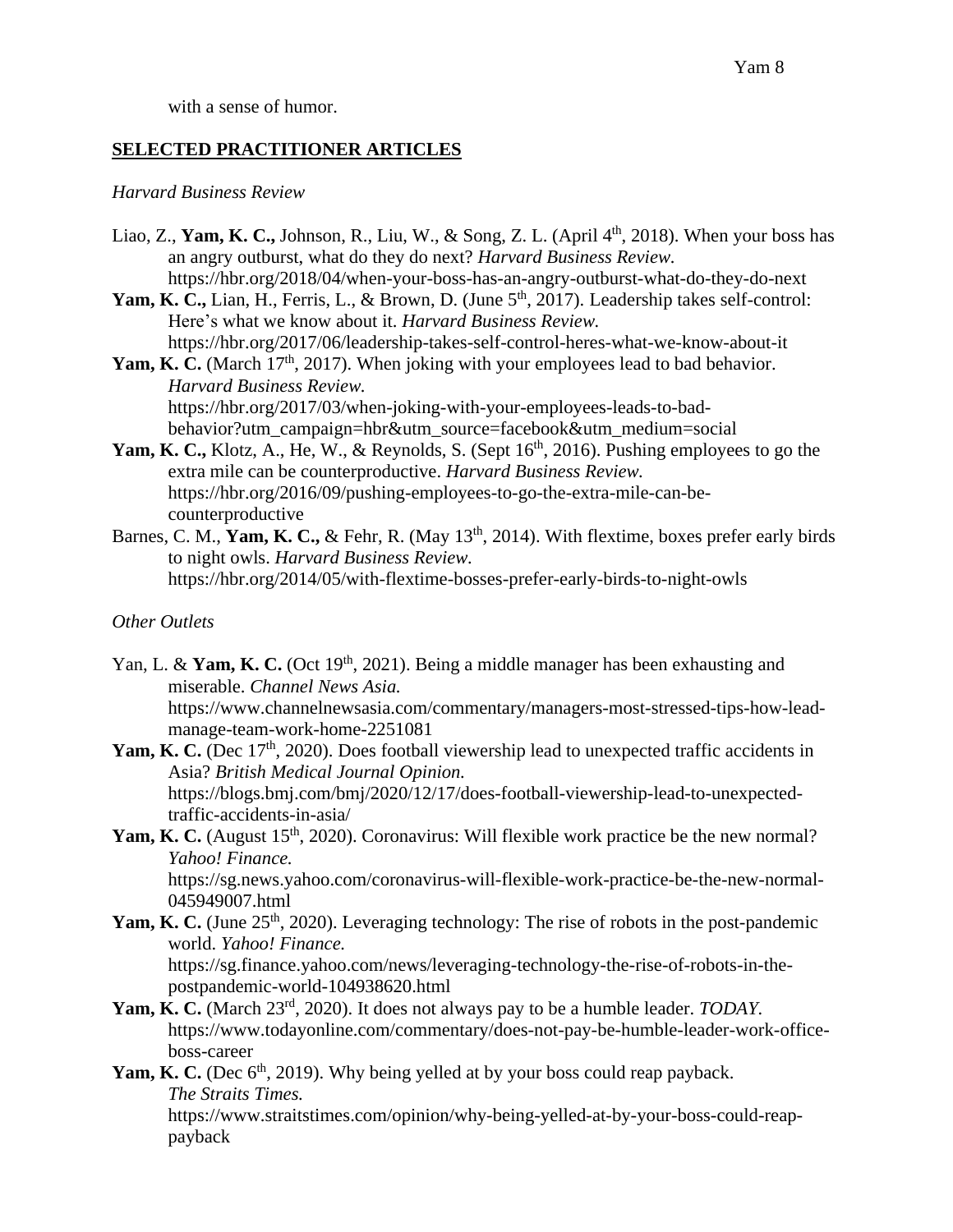- Yam, K. C. (Oct 4<sup>th</sup>, 2019). Deconstructing the robot job threat. *Business Times*. https://www.businesstimes.com.sg/opinion/deconstructing-the-robot-job-threat
- Yam, K. C. (Feb 26<sup>th</sup>, 2019). Even NASA thinks a sense of humor is a must in hiring astronauts*. Channel News Asia.* https://www.channelnewsasia.com/news/commentary/sense-of-humour-hiring-howimportant-nasa-astronauts-mars-11275812
- Yam, K. C. (Nov 10<sup>th</sup>, 2017). Hunger, thirst and fatigue, and their links to unethical behavior. *South China Morning Post.* http://www.scmp.com/business/companies/article/2119339/hunger-thirst-and-fatigueand-their-links-unethical-behaviour
- Yam, K. C., & Lau, J. (June 28<sup>th</sup>, 2017). It's ok for leaders to have a sense of humor. *London School of Economics Business Review.* http://blogs.lse.ac.uk/businessreview/2017/06/28/its-okfor-leaders-to-have-a-sense-ofhumour/
- **Yam, K. C.** (May  $12<sup>th</sup>$ , 2017). Why it pays to always be nice to your staff. *South China Morning Post.* http://www.scmp.com/business/companies/article/2093917/why-it-pays-always-be-niceyour-staff
- **Yam, K. C.** (April  $4<sup>th</sup>$ , 2017). How (not) to turn good soldiers into bad apples. *London School of Economics Business Review.* http://blogs.lse.ac.uk/businessreview/2017/04/04/how-not-to-turn-good-soldiers-into-badapples/
- **Yam, K. C.** (Feb 10<sup>th</sup>, 2017). Empowering employees can bring rewards for Hong Kong Managers. *South China Morning Post.*

http://www.scmp.com/business/companies/article/2069491/empowering-employees-canbring-rewards-hk-managers

- Yam, K. C. (May 13<sup>th</sup>, 2016). Why air pollution is damaging more than just your breathing. *South China Morning Post.* http://www.scmp.com/business/article/1942630/why-air-pollution-damaging-more-justyour-breathing
- **Yam, K. C.** (April 10<sup>th</sup>, 2016). When corporate citizenship backfires. *The Straits Times.* http://www.straitstimes.com/opinion/when-corporate-citizenship-backfires-on-thecompany
- **Yam, K. C.** (April 7<sup>th</sup>, 2016). Why service with a smile may not always pay. *TODAY*. http://www.todayonline.com/commentary/why-service-smile-may-not-always-pay
- Yam, K. C. (August 21<sup>st</sup>, 2015). 9 to 5 syndrome: How flexible working hours can kill your career. *South China Morning Post.* http://www.scmp.com/business/companies/article/1851353/9-5-syndrome-how-flexibleworking-hours-can-kill-your-career

# **CONFERENCE PAPER PRESENTATIONS**

- Yan, L., Chai, V., & **Yam, K. C.** (2022). The negative interpersonal consequences of demeaning extrinsic motivation. Academy of Management Annual Meeting, Seattle, WA.
- Yan, L., Bao, S., & **Yam, K. C.** (2022). The impact of past underdog experiences on making hiring decisions: A cross-cultural perspective. Academy of Management Annual Meeting, Seattle, WA.
	- *Selected for the Academy of Management Best Paper Proceedings*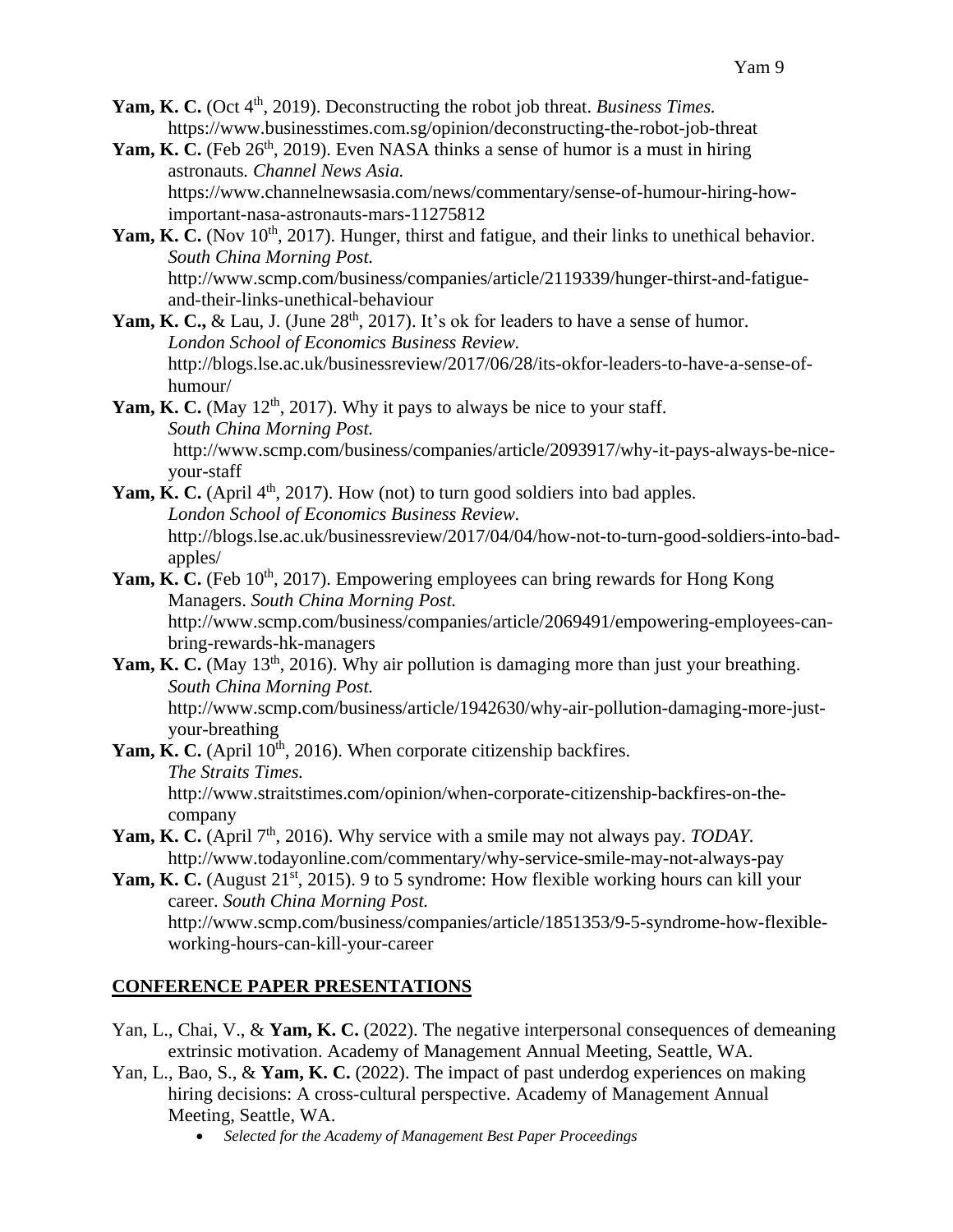- Eng, A., **Yam, K. C.,** Barnes, C. (2022). Deliberate bedtime procrastination can have surprising recovery effects. Academy of Management Annual Meeting, Seattle, WA.
- Ong, W. J., **Yam, K. C.,** & Barnes, C. (2021). Knock-knock…Who's there? New research on workplace humor. Academy of Management Annual Meeting.
	- *Selected for a showcase symposium*
- Heng, Y. T., Barnes, C., & **Yam, K. C.** (2021). The third-decade of the affective revolution: How affect and emotions extend organizational research. Academy of Management Annual Meeting.
- **Yam, K. C.,** & Huang, L. (2019). Marking or breaking the barriers? An organizational territoriality perspective of leader humor. Academy of Management Annual Meeting, Boston, MA.
- Liao, Z., **Yam, K. C.,** & Johnson, R. (2019). How does CSR reconcile employees' paradoxical responses to unethical pro-organizational behavior. Academy of Management Annual Meeting, Boston, MA.

• *Finalist for Best Paper Award, Academy of Management MOC Division*

- Tan, N., **Yam, K. C.,** Tang, P., & Yao, J. (2019). Perceived gossip prevalence in the workplace: Implications on OCB, work engagement, and well-being. Academy of Management Annual Meeting, Boston, MA.
- **Yam, K. C.,** Barnes, C., Leavitt, K., Uhlmann, E., & Wei, W. (2018). New insights on moral underpinnings of humor, consequences of aggressive humor, and who laugh more. Academy of Management Annual Meeting, Chicago, IL
	- *Selected for a showcase symposium*
- **Yam, K. C.,** Reynolds, S. J., Zhang, P., & Su, R. (2018). Unintended consequences of empowering leadership. Academy of Management Annual Meeting, Chicago, IL
- Mai, K., **Yam, K. C.,** Aw, S., & Wei, W. (2018). Fertility cycle and female employees' extra role behaviors: A 28-day diary study. Academy of Management Annual Meeting, Chicago, IL
- Fehr, R., Welsh, D., **Yam, K. C.,** Baer, M., & Wu, W. (2017). Moral decoupling and the causes and consequences of unethical pro-organizational behavior. Academy of Management Annual Meeting, Atlanta, GA

• *Selected for a showcase symposium*

- Ferris, L., **Yam, K. C.,** & Lian, H. (2017). I come to praise ego depletion, not to bury it. Academy of Management Annual Meeting, Atlanta, GA
- Tan, N., **Yam, K. C.,** & Nai, J. (2017). Workplace gossip prevalence on job performance: The mediating role of performance pressure. Academy of Management Annual Meeting, Atlanta, GA
- **Yam, K. C.,** Welsh, D., He, W., Bush, J. (2016). Tough love: Perceived promotion-focused abusive supervision increases follower job performance. Academy of Management Annual Meeting, Anaheim, CA
- **Yam, K. C.,** Liao, Z., Nai, J., & Wei, W. (2016). No laughing matter: When and how leader humor increases follower deviance. Academy of Management Annual Meeting, Anaheim, CA
- **Yam, K. C.,** Fehr, R., Pan, J., & Welsh, D. (2016). Does morality trump innovation? The impact of CEO moral identity on firm innovation. Academy of Management Annual Meeting, Anaheim, CA
- **Yam, K. C.,** Fehr, R., Fong, K., Klotz, A., & Reynolds, S. (2015). A self-control perspective on the link between surface acting and abusive supervision. Academy of Management Annual Meeting, Vancouver, BC
- Fehr, R., **Yam, K. C.,** Wei, H., Chiang, J., & Wu, W. (2015). Polluted work: A self-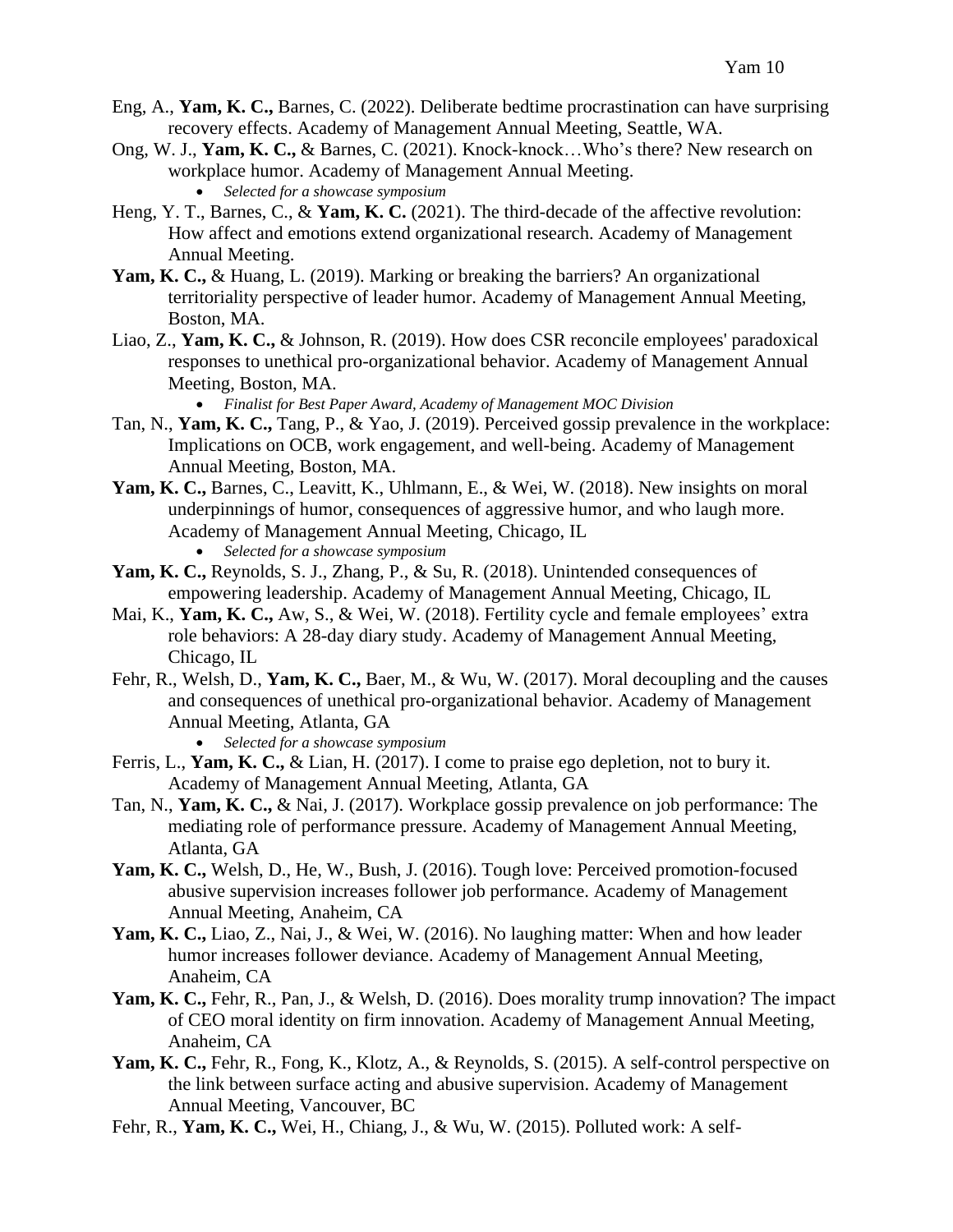control perspective on air pollution. Academy of Management Annual Meeting, Vancouver, BC

• *Selected for the Academy of Management Best Paper Proceedings*

- **Yam, K. C.,** Klotz, A., He, W., & Reynolds, S. (2014). Turning good soldiers into bad apples: Examining when and why citizenship behavior leads to deviance. Academy of Management Annual Meeting, Philadelphia, PA
	- *Best Paper Award OB Division; Selected for the Academy of Management Best Paper Proceedings*
- **Yam, K. C.,** Fehr, R., & Barnes, C. (2014). Morning employees are better: Employees' start times influence supervisor performance ratings. Academy of Management Annual Meeting, Philadelphia, PA
	- *Best Student Paper Award HR Division; Selected for the Academy of Management Best Paper Proceedings*
- Fehr, R., **Yam, K. C.,** & Dang, C. T. (2014). Moralized leadership: The construction and consequences of ethical leader perceptions. Academy of Management Annual Meeting, Philadelphia, PA
- **Yam, K. C.,** Fehr, R., & Reynolds, S. (2013). The emotional link: Exploring how ethical leaders shape follower ethical behavior*.* Academy of Management Annual Meeting, Lake Buena Vista, FL
	- *Selected for the Academy of Management Best Paper Proceedings*
- **Yam, K. C.,** & Reynolds, S. (2013). If I look at the mass I will: The effect of victims' anonymity on unethical behavior. Academy of Management Annual Meeting, Lake Buena Vista, FL
- **Yam, K. C.,** Fehr, R., & Reynolds, S. (2013). The emotional link: Exploring how ethical leaders shape follower ethical behavior. Excellence in Ethics Conference, University of Notre Dame, South Bend, IN
- Gaspar, J., Seabright, M., & **Yam K. C.** (2012). Counterfactual reflection and the influence of past misdeeds on future (un)ethical behavior. Academy of Management Annual Meeting, Boston, MA
- Reynolds, S., Dang, C., **Yam, K. C.,** & Leavitt, K. (2012). Poor engagement or strong disengagement? Competing views of immorality. Academy of Management Annual Meeting, Boston, MA
- **Yam, K. C.,** & Reynolds, S. (2012). Out of control: How visceral factors increase unethical behavior. Society for Business Ethics Annual Meeting, Boston, MA

# **SELECTED MEDIA MENTIONS**

*North America and Europe:* CBS News; Daily Mail, Glamour Magazine; HBR Blog, Huffington Post; Human Capital Magazine; KIRO News Seattle; London School of Economics Business Review; Pittsburgh Post-Gazette; Poets and Quants; Psychology Today; Talent Management Magazine; The British Psychological Society; The New York Times; The Times; The Washington Post

*Asia-Pacific:* Channel News Asia (both print media and live television appearances); Chinese Management Insight; Human Resource Management Magazine (Asia), New Straits Times; TODAY (Singapore); The Straits Times; The Financial Express; The Jakarta Post; South China Morning Post; Yahoo! Singapore

# **RESEARCH GRANTS**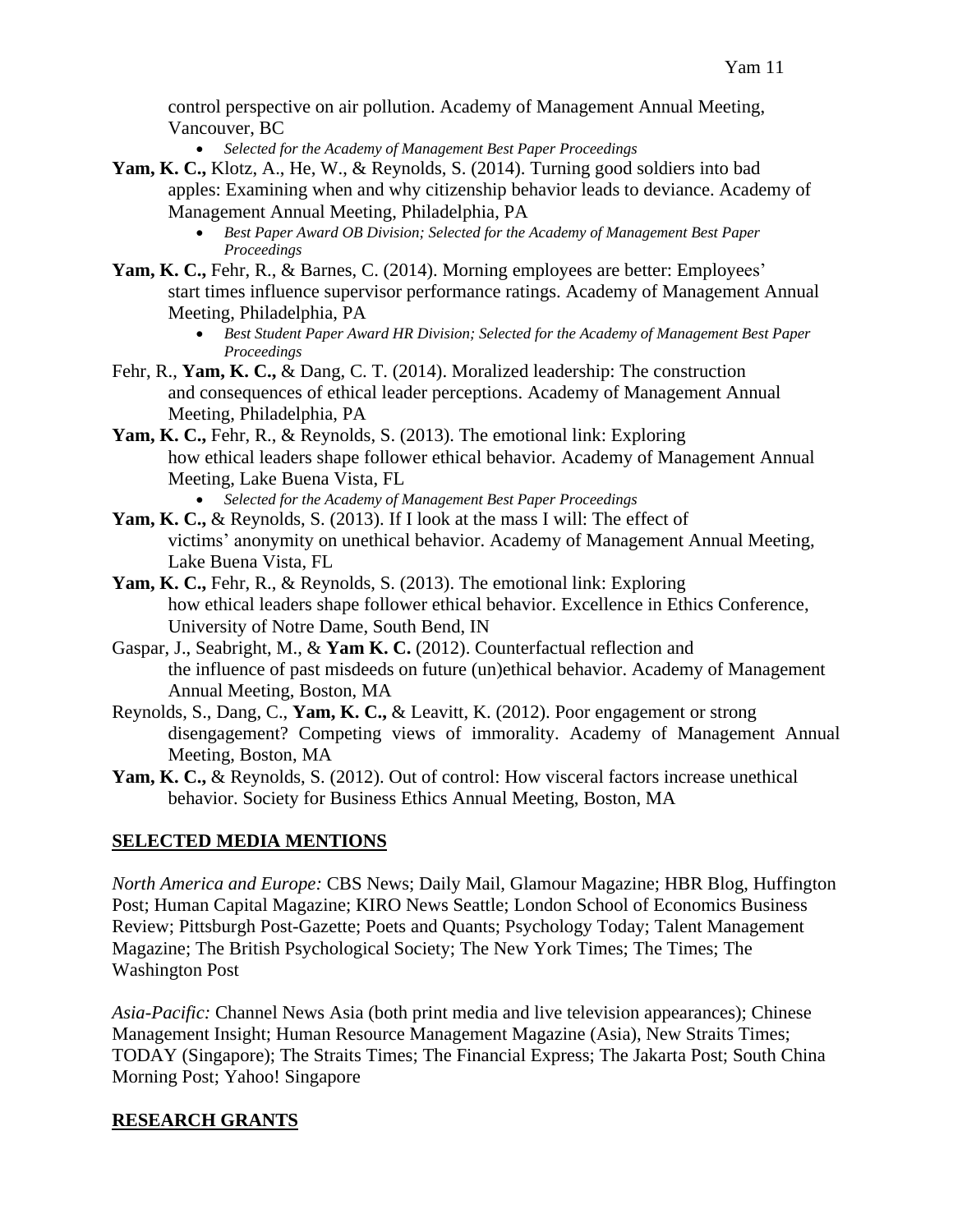*Awarded grants (all as principal investigator)*

| 2015-2018 | NUS start-up grant: Behavioral ethics in organizations (SGD 90,000)             |
|-----------|---------------------------------------------------------------------------------|
| 2017-2018 | Ministry of Education (MOE) Tier 1: The downsides of morality (SGD 82,500)      |
| 2017-2019 | MOE Tier 1: Cannabis use and work (SGD 40,000)                                  |
| 2018-2020 | MOE Tier 1: New trends in behavioral ethics research (SGD 70,076)               |
| 2019-2020 | Humanities and Social Sciences Faculty Research Fellowship: Cultural values and |
|           | successes in team sports (SGD 50,000)                                           |
| 2019-2021 | MOE Tier 1: The rise of machines and its impacts on work (SGD 39,500)           |
| 2020-2022 | MOE Tier 1: Unethical behavior in the name of others (SGD 83,000)               |
| 2021-2023 | MOE Tier 1: The use of robots in the medical contexts (SGD 30,000)              |
| 2022-2023 | Humanities and Social Sciences Seed Fund: Robots at work (SGD 20,000)           |

# **Total amount = SGD 505,076 (~USD 371,000)**

# **TEACHING INTERESTS**

Business Ethics; Organizational Behavior; Leadership; Judgment and Decision Making

# **TEACHING EXPERIENCE**

# *National University of Singapore<sup>1</sup>*

MSc in Management: Judgment and Decision Making (2021; Rating = 4.8/5.0; 35 students)

Undergrad Core: Judgment and Decision Making  $(2021; Rating = 4.7/5.0; 61$  students) Undergrad Core: Judgment and Decision Making  $(2019; \text{Rating} = 4.6/5.0; 73 \text{ students})$ Undergrad Core: Leadership and Ethics (2019; Rating  $= 4.8/5.0$ ; 48 students) Undergrad Core: Leadership and Ethics (2018; Rating  $= 4.6/5.0$ ; 100 students) Undergrad Core: Leadership and Ethics (2017; Rating = 4.6/5.0; 57 students) Undergrad Core: Leadership and Ethics (2016; Rating  $=$  4.6/5.0; 66 students)

PhD Core Seminar: Motivation and Intergroup Processes (2019; Rating = 5.0/5.0; 4 students) PhD Core Seminar: Motivation and Intergroup Processes (2018; Rating = 4.0/5.0; 3 students) PhD Core Seminar: Motivation and Intergroup Processes (2017; Rating = 4.9/5.0; 9 students)

Executive Education: Fostering Creativity  $(2017; \text{Rating} = 4.3/5.0; 50 \text{ students})$ 

# *University of Washington*

Undergrad Core: Business, Government, and Society (2014; 4.1/5.0; 53 students)

# **INVITED RESEARCH PRESENTATIONS**

# **2021-2022**

International Association for Chinese Management Research (*virtual*)

<sup>&</sup>lt;sup>1</sup> No teaching ratings in 2020 because I received a NUS fellowship which excused me from teaching.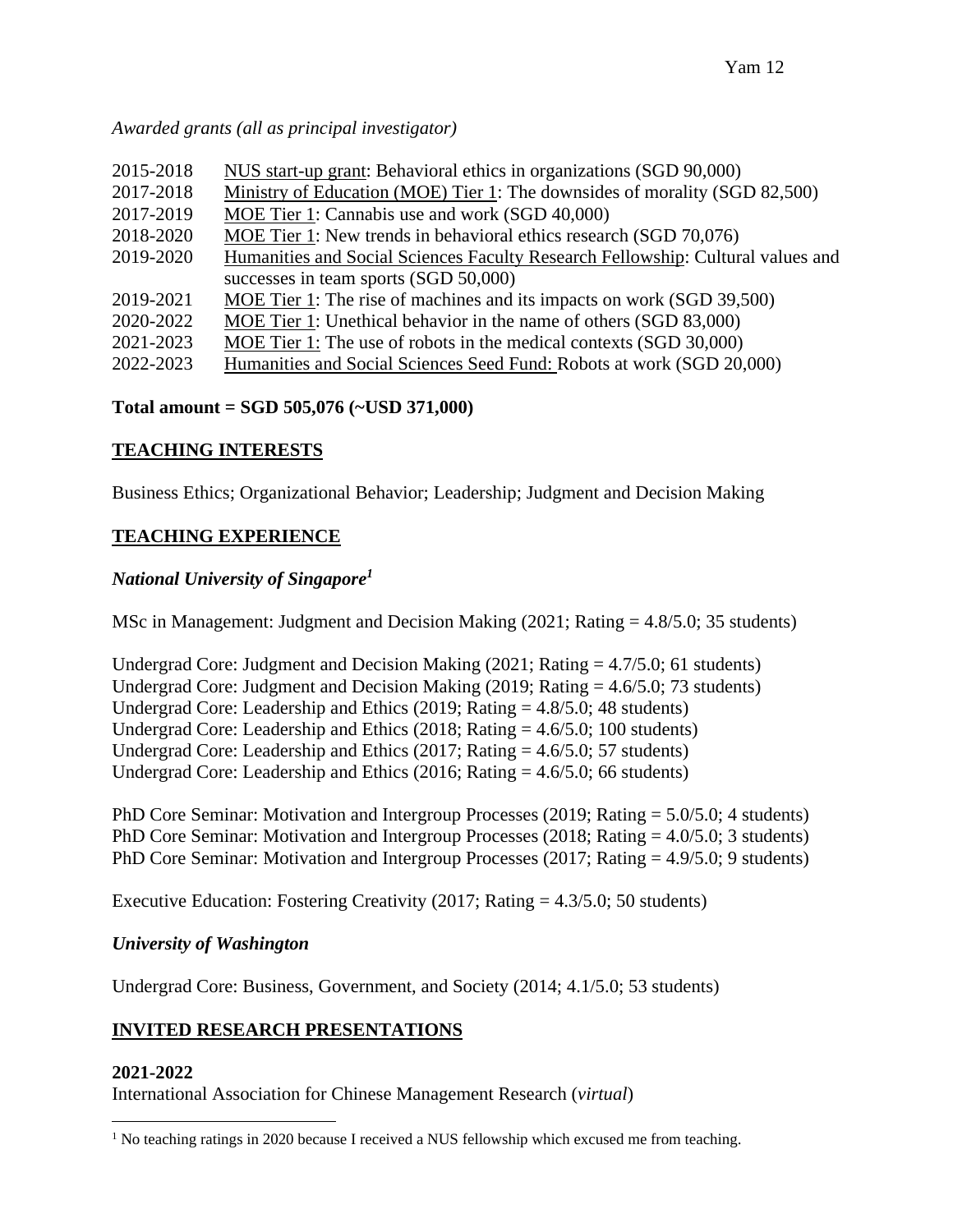National Taiwan University, College of Management (*virtual*) Nara Institute of Science and Technology Kyoto University, Graduate School of Management (*virtual*)

# **2020-2021**

University of Exeter, Business School (*virtual*) Association for Psychological Science Invited Panel Discussion (*virtual*) Hong Kong Polytechnic University, Faculty of Business (*virtual*) University of Toronto Medical Cannabis Conference (*virtual*)

# **2019-2020**

NYU Shanghai (*cancelled due to COVID-19*) University of Zurich China Europe International Business School (CEIBS)

# **2018-2019**

University College London, School of Management University of Navarra, IESE Business School Católica Lisbon School of Business & Economics Kobe University, Graduate School of Business Administration Sun Yat-Sen University, Business School Thammasat University (Thailand), Faculty of Law CSR Asia Summit

**2017-2018** Kyoto University, Graduate School of Management

# **2016-2017**

University of Amsterdam, Business School Temple University, Fox School of Business

#### **2015-2016**

Hong Kong University of Science and Technology Business School Wuhan University, School of Economic and Management Huazhong University of Science & Technology, School of Management Peking University, Guanghua School of Management

#### **2014-2015**

University of Central Florida, College of Business Administration University of North Carolina Chapel Hill, Kenan–Flagler Business School Singapore Management University, Lee Kong Chian School of Business National University of Singapore Business School Stanford University, Graduate School of Business Georgia Institute of Technology, Scheller College of Business Arizona State University, Carey School of Business Chinese University of Hong Kong Business School

# **PROFESSIONAL SERVICES**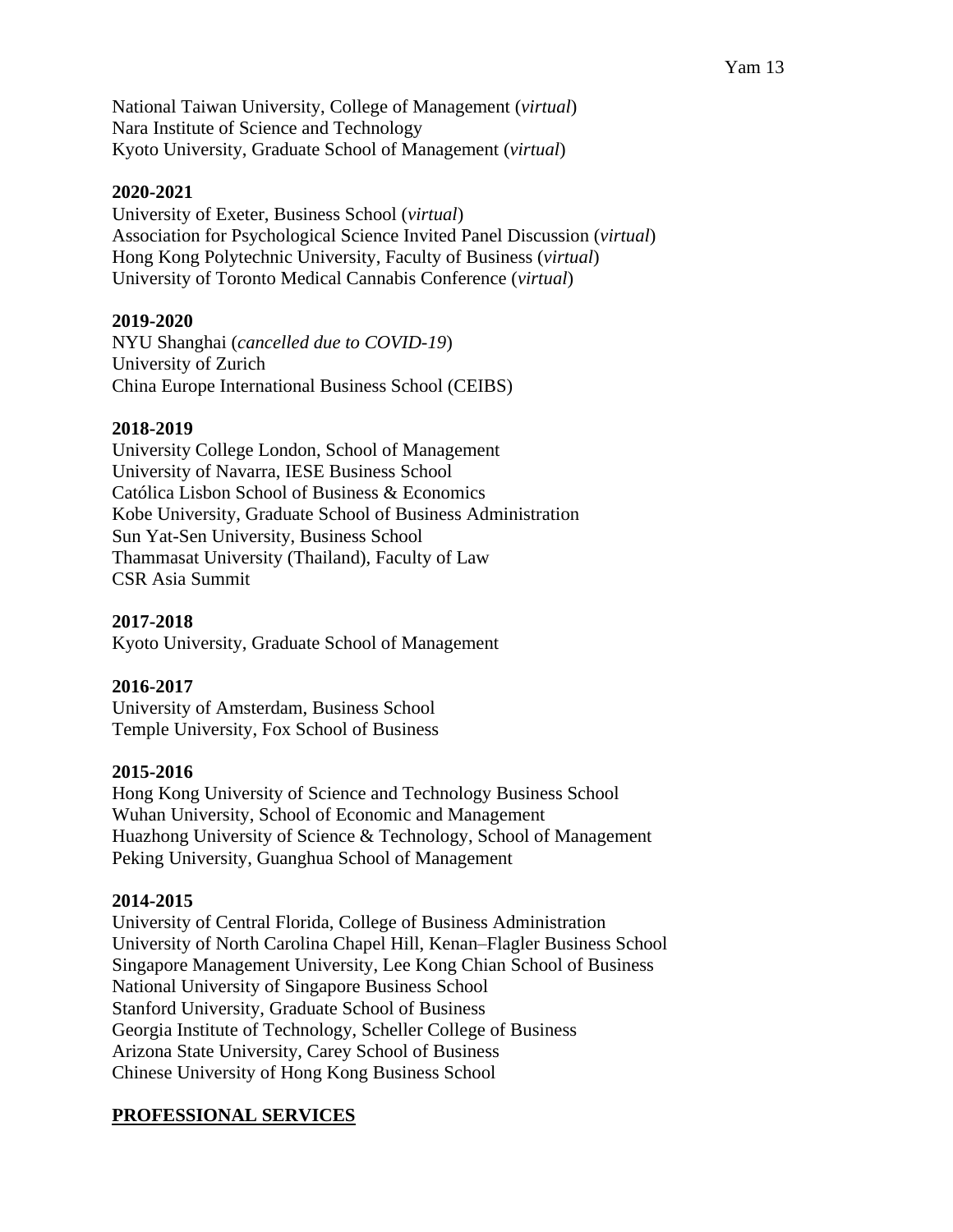### **Dissertation Committees**

Zhenyu Liao (2017) Assistant Professor, Northeastern University Guo Yang (2020; *co-chair*) Assistant Professor, IÉSEG School of Management Noriko Tan (2020) Postdoctoral Fellow, Singapore Management University Huirong Ju (2020) Case Writer, CEIBS Case Center Wei Xuan Jomel Ng (2020) Postdoctoral Fellow, National University of Singapore Jieqiong Cao (2021) Lecturer, Singapore University of Social Sciences Runkun Su (2022) Assistant Professor, Sun Yat-sen University Alessandro Fergnani (2023) Pok Man Tang (2023) Assistant Professor, University of Georgia Yizhen Lu (2023; *chair*) Alex Eng (2024; *chair*) Liuxin Yan (2025; *chair*)

### **Research Assistant/Student Advising**

Jenson Lau (2017-19) *PhD placement*: University of Washington (Foster) Ohya Takaki (2021) *PhD placement*: Auburn University (Harbert) Carisa Lam (2020-2022) *PhD placement*: University College London Valentino Chai (2020-2022) *PhD placement*: Stanford Graduate School of Business

# **Senior Editor**

Management and Organization Review (2022-2025)

# **Editorial Board Membership**

Journal of Applied Psychology (2020-present) Journal of Management (2022-present) Organizational Behavior and Human Decision Processes (2019-present) Personnel Psychology (2020-present)

#### **Ad-Hoc Reviewer**

Academy of Management Journal Applied Economics Letter Asia Pacific Journal of Management British Journal of Management Business Ethics Quarterly Canadian Journal of Administrative Sciences Computers in Human Behavior Current Psychology Ethics & Behavior Human Relations Journal of Business Ethics Journal of Business Research Journal of Experimental Social Psychology Journal of Management Studies Journal of Managerial Psychology Journal of Organizational Behavior Journal of Vocational Behavior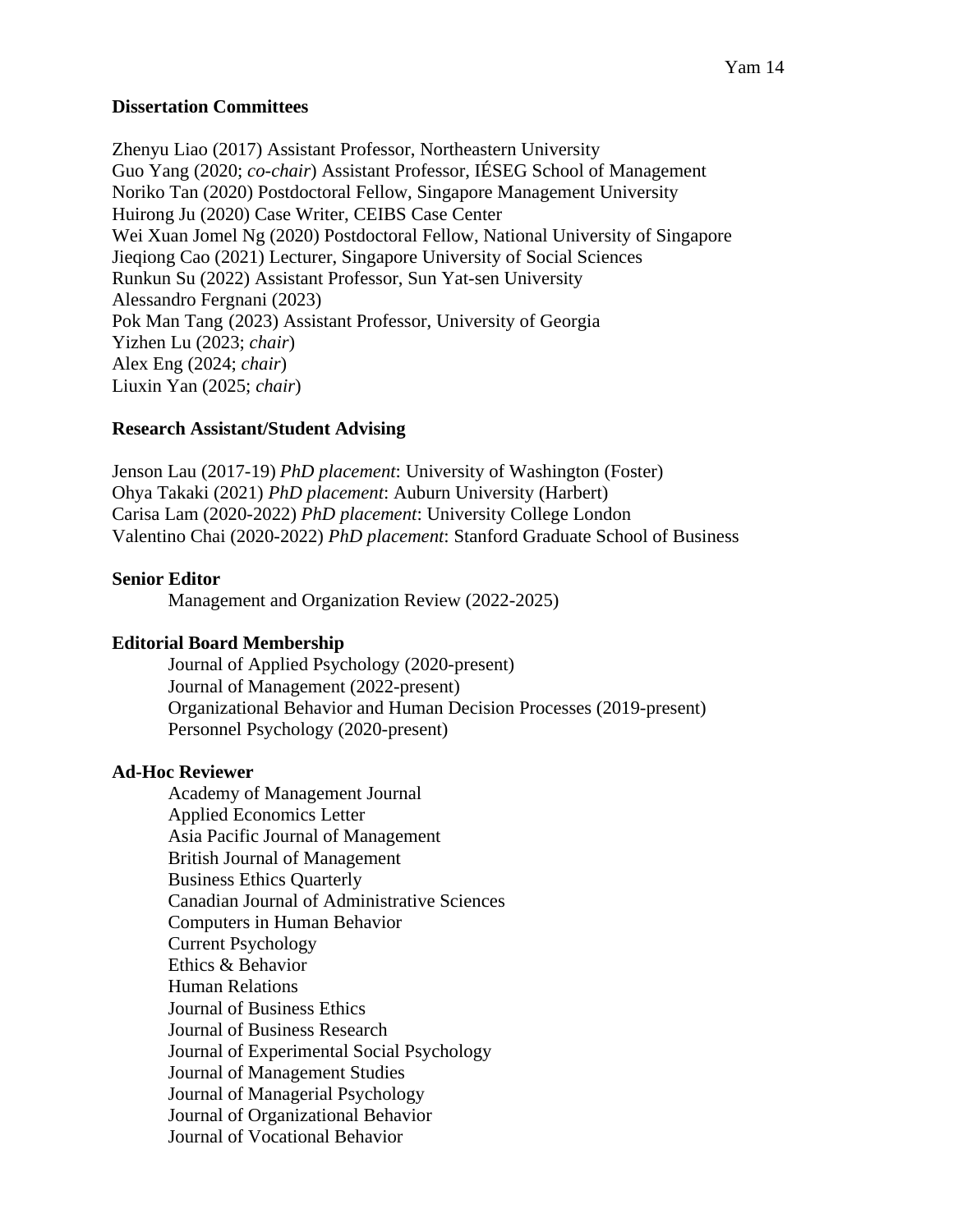Management Science Organization Science Personality and Social Psychology Bulletin Philosophical Psychology PLOS One Proceedings of the National Academy of Sciences (*PNAS*) Social Sciences and Humanities Research Council (*SSHRC*)

#### **National University of Singapore**

*Business School/University Level* Assistant Dean (Faculty Development) (2021-present) Member, Faculty hiring committee for the Department of Psychology (2020-2023) Member, Faculty gender diversity taskforce (2019-2021) Faculty adviser for undergraduate case competitions: Belgrade business international case competition (2020; *cancelled due to COVID*) HKUST international case competition (2018; 2021) HSBC/University of Hong Kong case competition (2018) International case competition at Maastricht University (2017 NUS won  $2<sup>nd</sup>$  place) Copenhagen Business School case competition (2017 NUS won 2<sup>nd</sup> place) Speaker, BBA outreach program (2016) Master class speaker, Annual flagship benefactor experience program (2016) Judge, Annual PhD research symposium (2016)

#### *Department Level*

Deputy Head of Department (2021-2022) Chair, M&O PhD program (2021-2022) Chair, Faculty hiring committee (2020-2022) Member, Department evaluation committee (2020-2022) Mentor for junior faculty members Anjier Chen (2020-present) Wei Jee Ong (2021-present) Ji Hyun Kim (2022-present) Member, Faculty hiring committee (2018-2020) Member, PhD student teaching committee (2017-2021) Member, M&O PhD program (2017-2019) Subject pool coordinator (2017-2019) Brown bag coordinator (2015-2017)

#### **University of Washington**

Judge, Business ethics case competition (2013-2014) Mentored over 10 undergraduate research assistants, resulting in numerous research presentations and placements in PhD programs.

#### **Academy of Management**

Chair, Best paper award committee, OB Division (2022) Panelist, Behavioral ethics professional development workshop (2022) Panelist, HR Division New Faculty Consortium (2022) Member, Best paper award committee, OB Division (2021) Panelist, The productivity process, OB Division (2018)